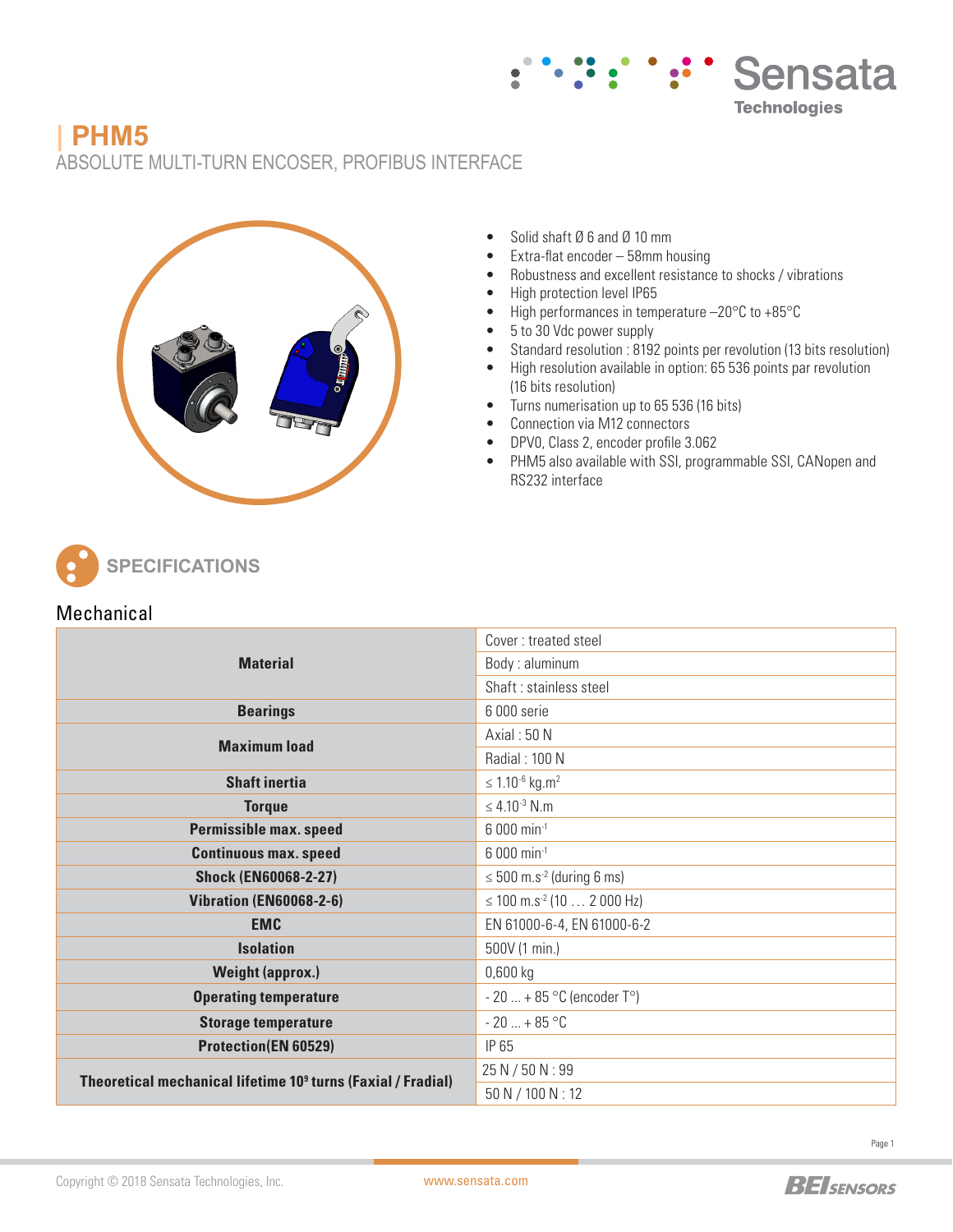

**Transmission frequency:** from 9.6Kbaud to 12Mbaud. **Electronic interface:** opto-isolated RS 485. **Address:** permits the addressing of each encoder in an installation (32 master stations or slaves stations per segment without repetition, 127 maximum with repetition).



End line resistance termination: 1, 2 ''ON'' (Beginning or end line)

| Switch -<br>on "ON"<br>$=$ |  |  |              |              |
|----------------------------|--|--|--------------|--------------|
|                            |  |  | $\cap$<br>ےں | $\sim$<br>b4 |

Switch 8 on ''OFF''.

Example: Address 5: Switch 1 & 3 on ''ON'', others on ''OFF''.



## **PARAMETERS PROGRAMMABLES**

**Direction :** Permits the definition of the counting direction of the encoder (CW or CCW) following its mechanical position. **Resolution :** the number or points per turn can be between 0 and 8192, option: 0 to 65536.

**Global resolution (MAX RANGE) :** Total number of codes of the encoder (2 to 536 870 912, option 2 to 2 147 483 648). **Reset :** defines the value of its actual position.

**Time base :** defines the base time for the speed calculation (10 ms, 100 ms, 1 s, speed in rpm).



#### BUS IN (M12 - 5 male pinout B code)

| <b>Signal</b>                | ΝC | - | ΝC | ח חווח | ΝC |
|------------------------------|----|---|----|--------|----|
| <b>Pinout</b>                |    | - |    |        |    |
| $\mathbf{N} \cap \mathbf{N}$ |    |   |    |        |    |

NC : do not connect.

#### BUS OUT (M12 - 5 female pinouts B code)

| <b>Signal</b> | PI<br>ັບ |   | GND<br>ы | NC |
|---------------|----------|---|----------|----|
| <b>Pinout</b> |          | - |          |    |

P5V & BUS GND for the connection of the end-line termination resistance.

#### POWER SUPPLY (M12 - 4 male pinouts A code)

| <b>Ciano</b>  | ∵v ∪∪ | NC. | 'Vdc | IVU |  |  |
|---------------|-------|-----|------|-----|--|--|
| <b>Pinout</b> |       | —   |      |     |  |  |

Power supply : 5-30V, consumption <200 mA (160mA typ)





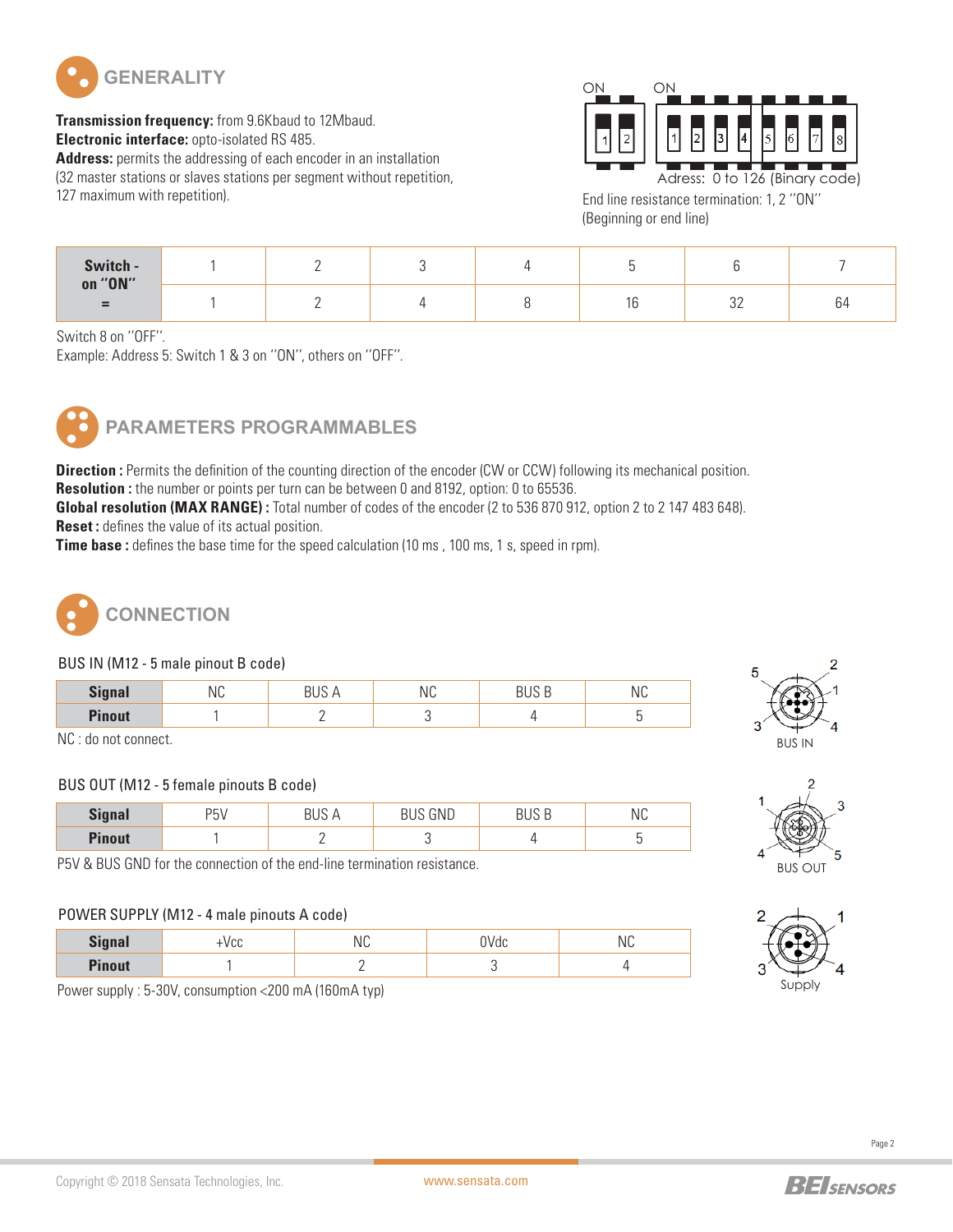

#### PHM5 Profibus - connection 3xM12





Page 3